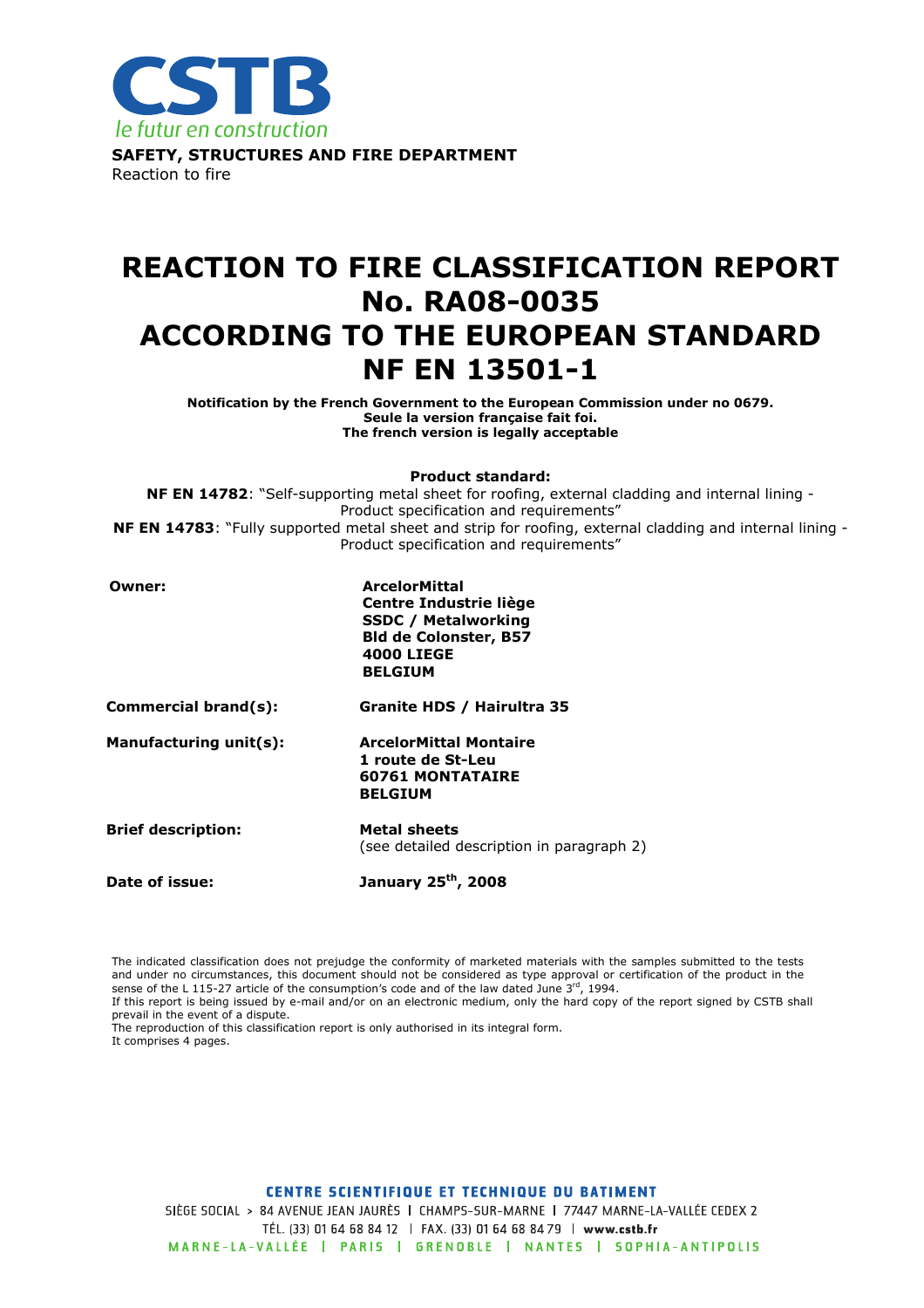

# 1. Introduction

This classification report defines the classification assigned to the above-mentioned product(s) in accordance with the procedures given in the NF EN 13501-1 standard.

#### 2. Product description

Steel sheet coated on the back side with two polyester resin-based backcoats (5 + 7  $\mu$ m) and on the top side with both a polyester-based primer (15  $\mu$ m) and finishing coat (20  $\mu$ m).

Minimal nominal thickness of the steel sheet: 0.55 mm. Colours: various.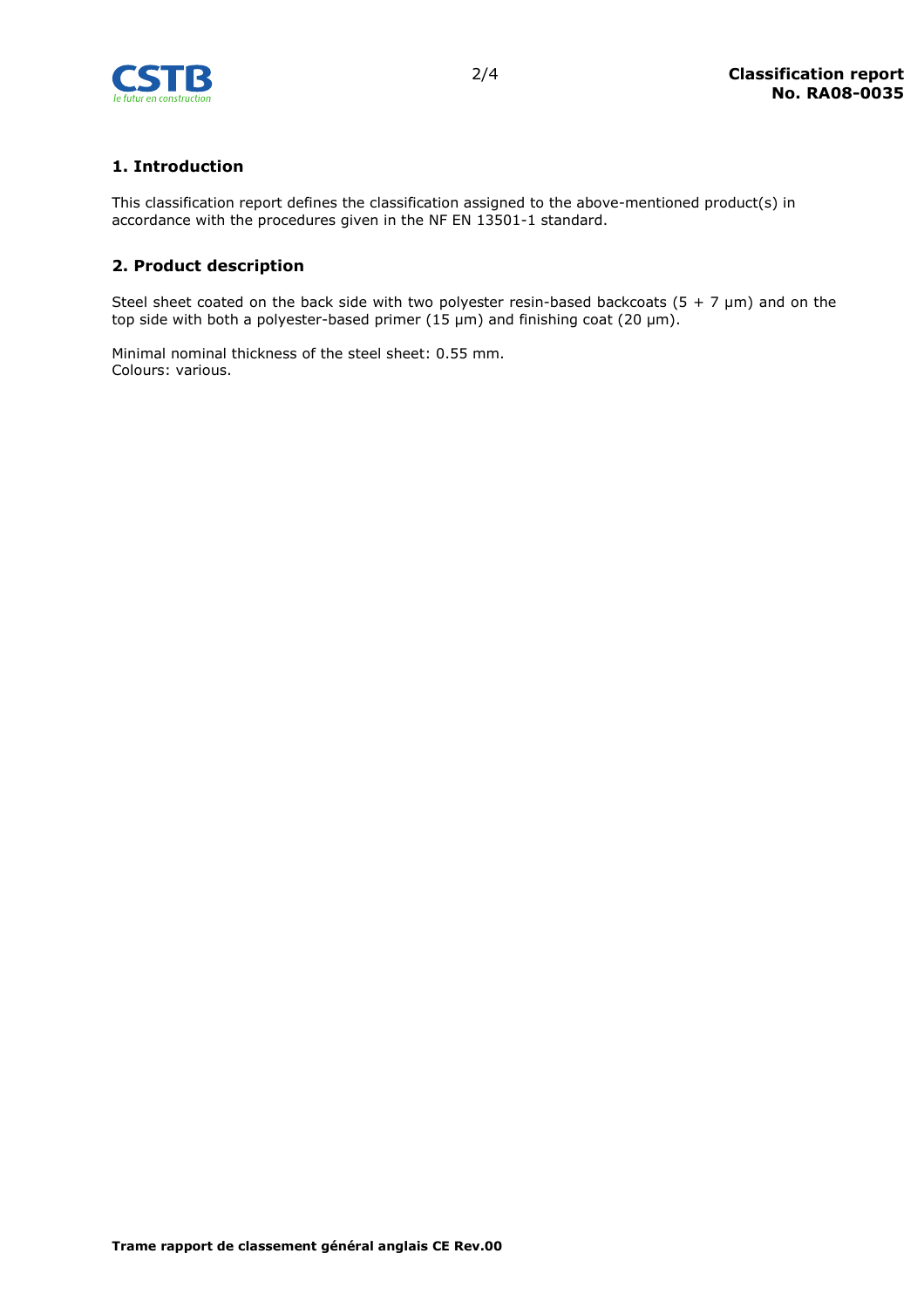

# 3. Tests reports and tests results in support of this classification

### 3.1 Tests reports

| Name of<br>laboratory | <b>Name of sponsor</b>                                                                                                                              | Test<br>identification     | <b>Test report</b><br>Nos. | <b>Test method</b>             |
|-----------------------|-----------------------------------------------------------------------------------------------------------------------------------------------------|----------------------------|----------------------------|--------------------------------|
| <b>CSTB</b>           | <b>ArcelorMittal</b><br>Centre Industrie liège<br><b>SSDC / Metalworking</b><br><b>Bld de Colonster, B57</b><br><b>4000 LIEGE</b><br><b>BELGIUM</b> | ES541041017                | RA08-0032                  | EN 13823<br><b>EN ISO 1716</b> |
| <b>CSTB</b>           | <b>ArcelorMittal</b><br>Centre Industrie liège<br><b>SSDC / Metalworking</b><br><b>Bld de Colonster, B57</b><br><b>4000 LIEGE</b><br><b>BELGIUM</b> | ES541041014<br>ES541041018 | RA05-0254<br>RA07-0364     | <b>EN ISO 1716</b>             |

| <b>Test</b><br>method | <b>Product</b>                                                     | Number of<br>tests      |                                                                                       | <b>Results</b>                                  |                                 |
|-----------------------|--------------------------------------------------------------------|-------------------------|---------------------------------------------------------------------------------------|-------------------------------------------------|---------------------------------|
|                       |                                                                    |                         | <b>Parameters</b>                                                                     | <b>Continuous</b><br>parameters :<br>mean value | <b>Compliance</b><br>parameters |
| EN 13823              | Granite HDS /<br>Hairultra 35                                      | 3                       | $FIGRA_{0.2MJ}(W/s)$<br>FIGRA <sub>0.4MJ</sub> (W/s)<br><b>LFS</b><br>$THR_{600s}(M)$ | 0.0<br>0.0<br>0.3                               | <b>Not</b><br>reached           |
|                       |                                                                    |                         | SMOGRA(m <sup>2</sup> /s <sup>2</sup> )<br>TSP <sub>600s</sub> (m <sup>2</sup> )      | 0.0<br>26.6                                     |                                 |
|                       |                                                                    |                         | Flaming droplets<br>or debris                                                         |                                                 | <b>None</b>                     |
| EN ISO<br>1716        | Non Substantial<br><b>External Component</b><br>(exposed side)     |                         | PCS $(MJ/m2)$                                                                         | 1.3                                             |                                 |
|                       | Non Substantial<br><b>External Component</b><br>(non-exposed side) | 3<br>(per<br>component) | PCS $(MJ/m2)$                                                                         | 0.3                                             |                                 |
|                       | Whole product                                                      |                         | PCS (MJ/kg)                                                                           | 0.4                                             |                                 |

(-) means: not applicable